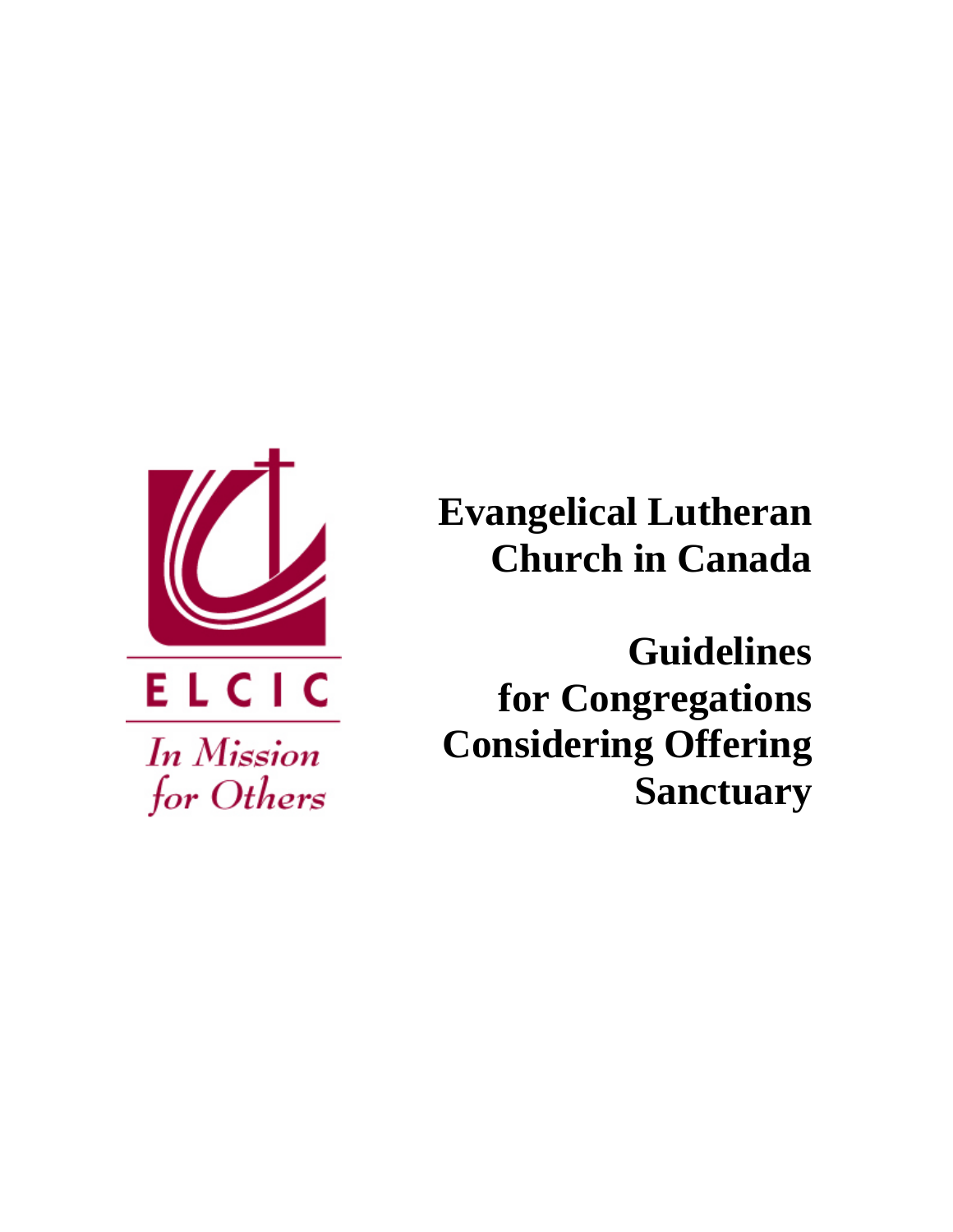**Evangelical Lutheran Church in Canada Guidelines for Congregations Considering Offering Sanctuary** 

- **1. Introduction**
- **2. What is Sanctuary?**
- **3. A glimpse at contemporary history of sanctuary**
- **4. The United Nations Convention relating to the Status of Refugees**
- **5. Refugees in Canada**
- **6. The basics of Canada's refugee determination system**
- **7. Recourses available to a Failed Refugee Claimant**
- **8. The legal & financial implications of offering sanctuary**
- **9. Conclusion**

## **1. Introduction**

This document is a resource for Lutheran congregations in Canada who consider offering sanctuary for refugees facing deportation. The decision to offer sanctuary rests with a congregation. This paper outlines the basic issues involved in sanctuary beginning from the refugee claim process, the legal steps that could be taken after a claim for a refugee status has been rejected and finally the legal and financial implications of offering sanctuary.

## **2. What is sanctuary?**

The word sanctuary is derived from the Latin word *sanctus* which means holy. Sanctuary means a consecrated or sacred area of a church around its altar. In medieval law, a sanctuary was a place of religious right of asylum. The contemporary use of sanctuary is usually meant to mean a place of safety.

Customarily, a refugee who is in sanctuary in a church is considered to be in a safe place. After a refugee claim has been unsuccessful and all existing legal recourses have been exhausted, the refugee then faces deportation. A refugee who has been offered sanctuary in a church circumvents deportation by virtue of the fact that he/she is in a church ground which enjoys immunity. Any attempt to remove the refugee from the church would be considered a violation of one of the cardinal principles of respecting the immunity of the church.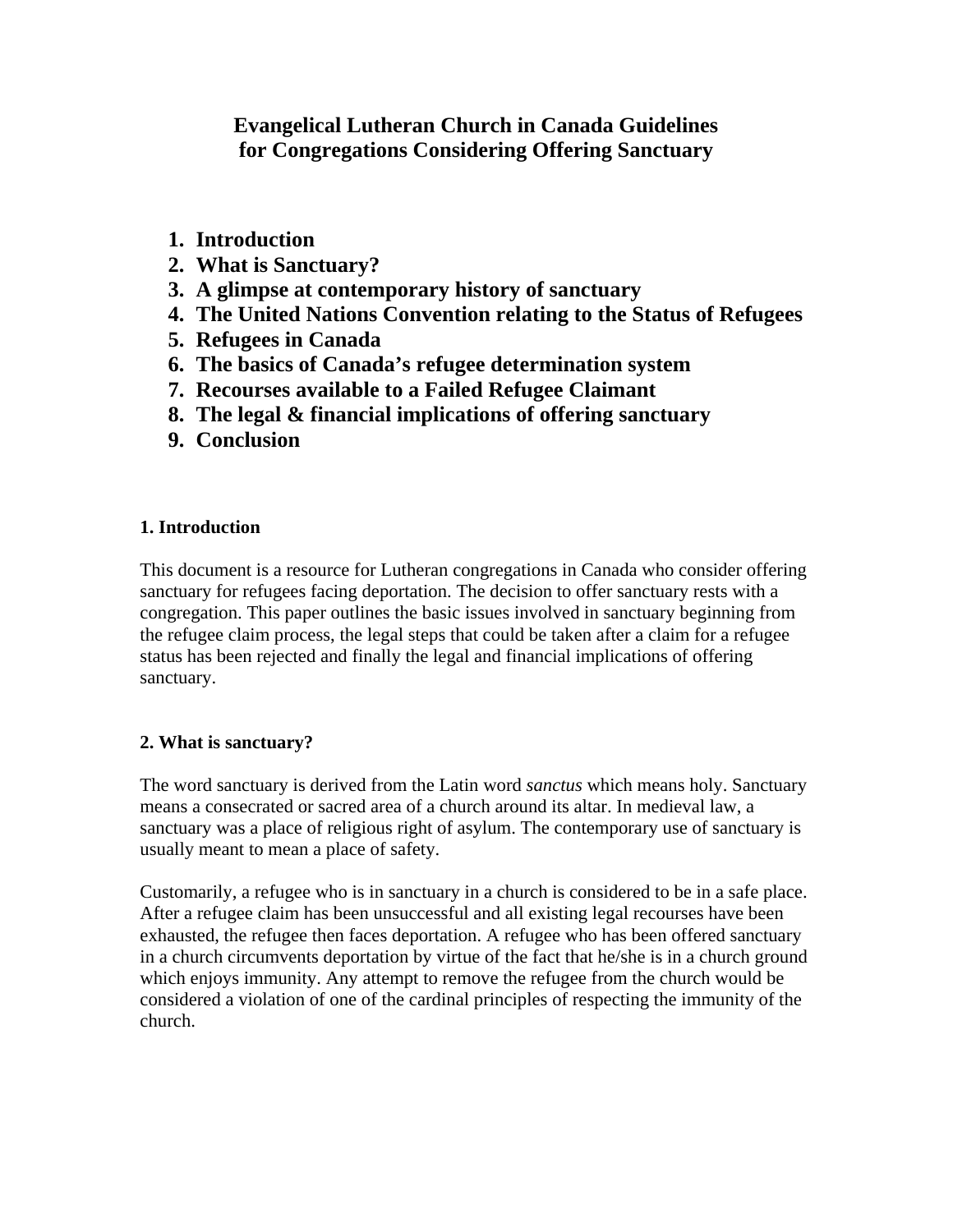#### **3. A glimpse at contemporary history of sanctuary**

Beginning the early 1980's, when the influx of migrants fleeing El Salvador, Honduras and Guatemala started, the sanctuary movement became popular in the United States. By 1987, in different parts of the United States, there were 440 sites which had been declared "sanctuaries" open to migrants from Central and Latin America. In the beginning the sanctuaries were universities and cities. From 1980s and through the year 2000, churches became main places of sanctuary for short periods to migrants facing deportation to Germany, France, Belgium, the Netherlands, Norway, Switzerland, Australia and Canada. As regards sanctuary cases in Canada, from 1983 to 2003 there were 36 cases of refugees in sanctuaries in Canadian Churches. During the time this resource material is being prepared, a refugee is living in a sanctuary in a Lutheran church in Ontario.

Before we examine the reason why refugees facing deportation seek sanctuary in churches, it is necessary to have an understanding of the concept of 'refugees' and be familiar with the Canadian refugee determination process.

## **4. The United Nations Convention relating to the status of Refugees**

The United Nations Convention relating to the status of refugees was signed in July 1951. This convention and the 1967 Protocol were landmarks in the setting of standards for the treatment of refugees. The Convention defines a refugee as a person who:

"Owing to a well-founded fear of being persecuted for reasons of race, religion, nationality, membership in a particular social group or political opinion, is outside the country of his nationality and is unable or, owing to such fear, is unwilling to avail himself of the protection of that country; or who, not having a nationality and being outside the country of his former habitual residence as a result of such events, is unable or, unwilling to return to it."

These criteria incorporate the foundation concepts of refugee protection regime which are relevant, although not adequate, in the contemporary context of refugee influxes as they were in 1951. These include the following:

1) That refugees should not be returned to face persecution or the threat of persecution (the principle of non-refoulement enshrined in Article 33 of the Convention);

2) That protection should be extended to all refugees without discrimination;

3) That the problem of refugees is social and humanitarian in nature and, therefore should not become a cause of tension between states;

4) That since the granting of asylum may place unduly heavy burdens on certain countries; a satisfactory solution of the problem of refugees can only be achieved through international cooperation;

5) That persons escaping persecution cannot be expected to leave and enter another country always in a regular manner and, accordingly, should not be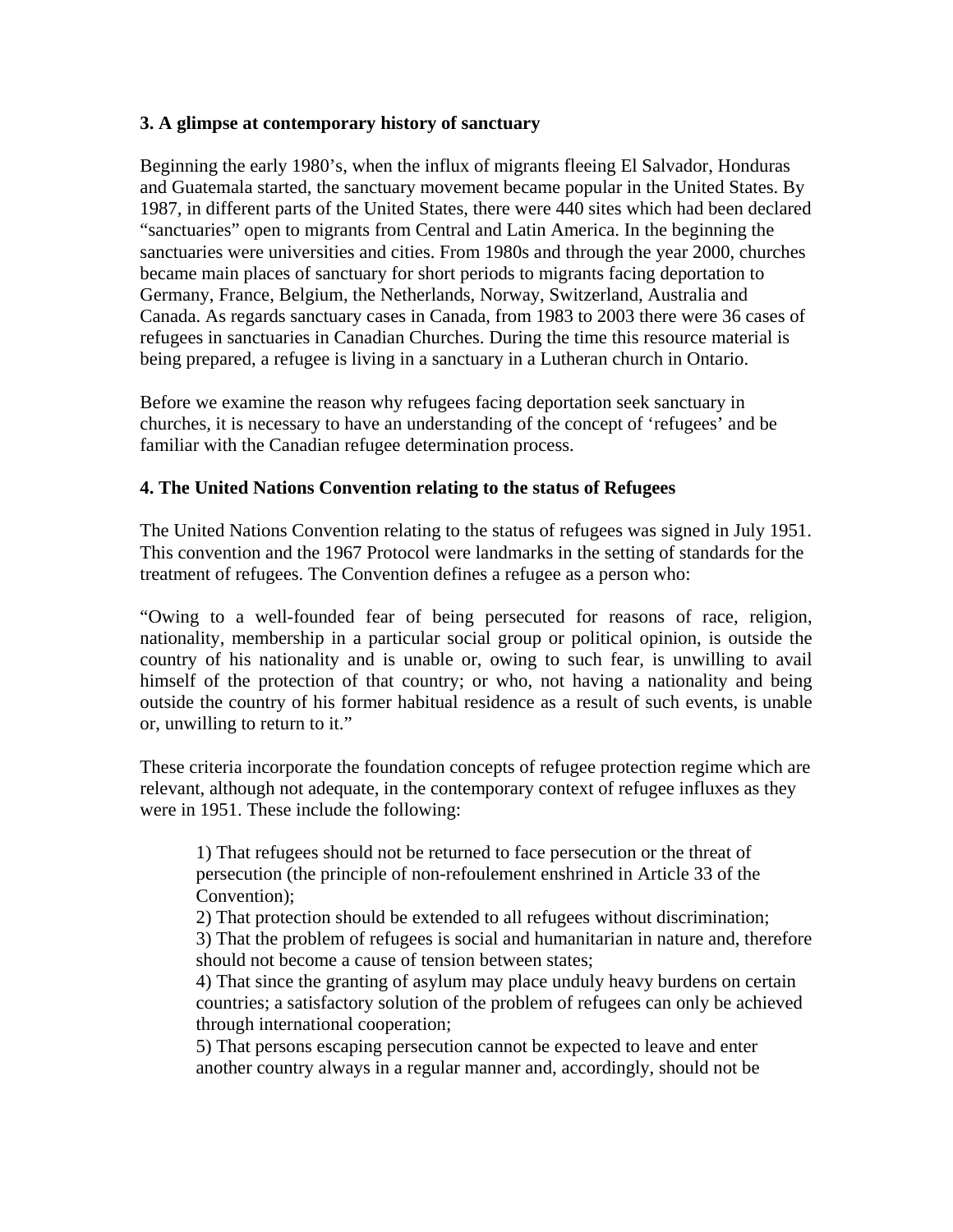penalized for having entered into or for being illegally in the country where they seek asylum; and

6) That given the very serious consequences that the expulsion of refugees may have, this should only be resorted to in exceptional circumstances to protect national security or public order;

In 2006, the United Nations High Commissioner for Refugees (UNHCR) estimated there were 8,661,994 refugees and 772, 592 asylum seekers in the world. The vast majority of refugees seek refuge in neighboring countries. In addition, there are more than 6,616,791 internally displaced persons in the world. One should note that these IDPs are only those who are being assisted by UNHCR in 2006. Since it is the case that only when the internally displaced arrive in the big cities can they be enumerated, it is obvious that the number of IDPs is much bigger than the figure obtained by the UNHCR. After all, how many are displaced to less noticeable zones? How many perish on their way due to hunger, thirst, or diseases? How many become too weak to continue their displacement and end up in the wilderness where nobody notices them? How many become caught in the crossfire of conflicts and become victims? Therefore, in fairness to IDPs, the figure provided by UNHCR does not represent the accurate number of IDPs around the world.

#### **5. Refugees in Canada**

Canada ratified the United Nations Convention Relating to the Status of Refugees on June 2, 1965 and the Convention came into force in Canada on September 2 of the same year. When one looks at Canada's refugee determination process, it is obvious that it recognizes persecution by state and non-state actors.

The current Canadian legislation*,* the *Immigration and Refugee Protection Act (IRPA*) became law in 2002 and is intended to fulfill the government's obligation towards refugees under this Convention.

As a signatory to the 1951 Refugee Convention and its Protocol, the Canadian government has an obligation to provide asylum to refugees who show up on Canadian soil. Apart from the fact that people who flee persecution can also claim refugee status after arriving in Canada, it is important to note here that refugees can also come to Canada through overseas sponsorships. These refugees are sponsored from abroad by Sponsorship Agreement Holders (SAH), such as CLWR, as well as by the government.

As the purpose of this resource is to establish guidelines for the Lutheran churches while considering a request for sanctuary, the particular refugee category that is of interest to us is the asylum seekers category. Asylum seekers are those who arrive in Canada either legally or illegally and claim refugee protection. They are referred to as Inland Claimants.

In 2004, 25,750 claims for a refugee status have been made in Canada. Because of backlog with claims made before 2004, there were 40,000 cases which were finalized during the same year. 40% of these were accepted; 47% were rejected because they did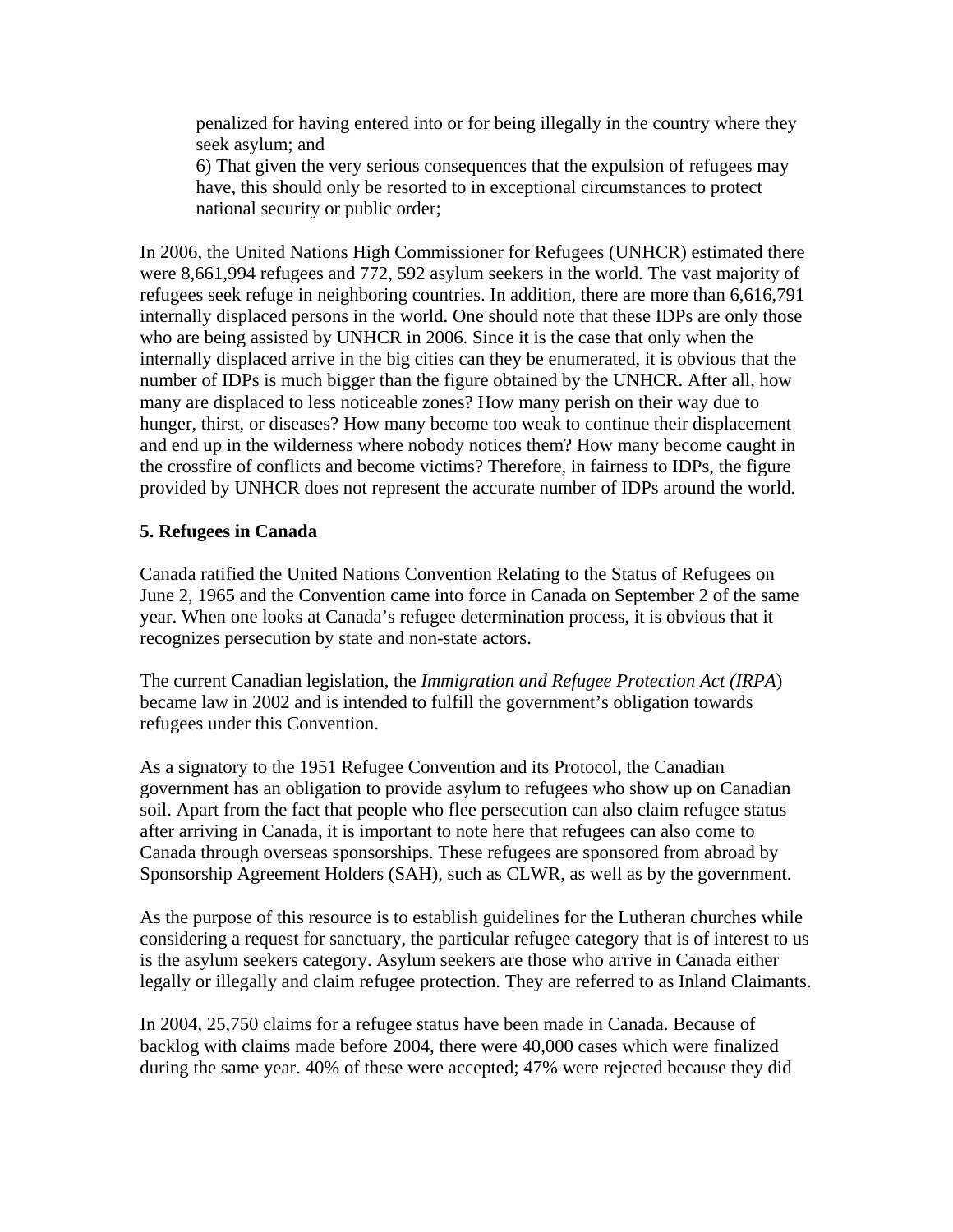not meet the criteria under the Refugee definition, and 13% were abandoned or withdrawn.

# **6. Canadian Refugee Determination System**

The *Immigration and Refugee Protection Act (IRPA)* which came into force in June 2002 grants the Immigration and Refugee Board (IRB) jurisdiction with respect to claims to refugee protection. It is an independent tribunal which is separate from Citizenship and Immigration Canada. The IRB makes its determinations on the basis of the 1951 Refugee Convention and the 1967 Protocol. The Refugee Protection Division (RPD) of the IRB assesses claims for refugee protection at first instance and the Refugee Appeal Division (RAD), which is non-existent at the time that this paper is being written, would have provided the right to appeal based on the merits of the decision. The lack of an appeal process is quite crucial in that it does not comply with Article 33 of the 1951 Convention which states that signatories to the convention are obligated to respect the principle of non-refoulement (not returning an individual to a country where she/he will be persecuted.

Claims for protection may be based on three grounds referred to as "consolidated grounds".

- 1. Well-founded fear of persecution for a *Refugee Convention* ground
- 2. Danger of torture
- 3. Risk to life or risk of cruel and unusual treatment and punishment

Section 96 of IRPA allows a claimant to be determined a "Convention refugee" on the basis of the 1951 definition.

Section 97 (1)(a) allows a claimant to be determined a "person in need of protection" on the basis of the danger of torture ground.

And finally, section 97(1)(b) allows a claimant to be determined a "person in need of protection" on the basis risk to life and risk of cruel and unusual treatment or punishment ground. Although the 1951defintion of a refugee remains unaltered to this day, one can say that the consolidated grounds are positive criteria that could be seen as a means of expanding the narrow scope of the 1951 Convention.

## **7. Recourses available to a failed refugee claimant**

When an asylum seeker is deemed not to fulfill the criteria to be recognized as a refugee, there are three legal options available before a deportation order becomes implemented. Unfortunately, the Refugee Appeal Division (RAD) is not one of them. This is despite the fact that the Immigration and Refugee Protection Act (IRPA) contains provisions which include the Refugee Appeal Division (RAD) for refugees whose claim has failed. In fact, the decision to have a RAD was a result of a "trade-off" when the number of panel members of the IRB was reduced from two to one. However, in April 2002, the Minister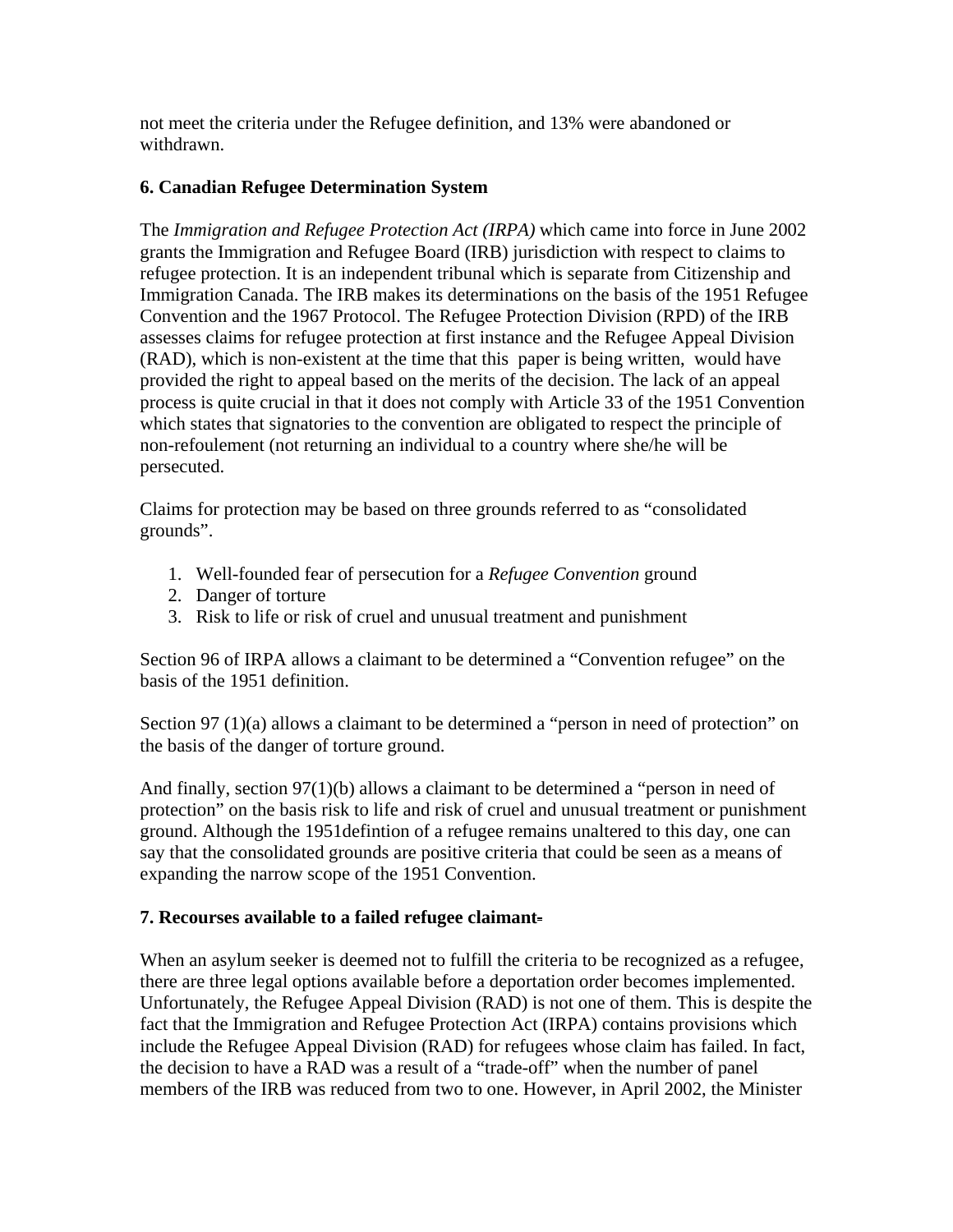of Citizenship and Immigration announced that IRPA would be implemented without the RAD, which was supposed to be an integral part of the new refuge determination process approved by parliament. The fact that RAD became a dashed hope does have an impact on the reasons for giving sanctuary to deserving cases. In essence, because the government is not living up to its obligations, the sanctuary issue has been used as a means to fill the gap. The crucial point here is that asylum seekers who have not exhausted all the legal rights to which they are entitled could very well be vulnerable and possibly face persecution if they are deported.

At the moment, the following options are available before a deportation order comes into effect.

- A) Federal Court of Appeal
- B) Pre-Removal Risk Assessment (PRRA)
- C) Humanitarian & Compassionate Review

a) The Federal Court of Appeal can be used when the Refuge Board rejects the claim made by an asylum seeker. This is an application for leave for a judicial review. After a negative decision has been rendered, the claimant has 15 days to make a submission. If leave is granted, then, the claimant may argue before the court that there was an error of law. The Federal Court of Appeal does not consider the merits of the decision. It is a judicial review. It reviews if all legal procedures were properly followed. If the Federal Court's ruling is in favour of the claimant, then the case will be returned to the Immigration and Refugee Board for a rehearing.

b) The Pre-Removal Risk Assessment (PRRA) is done by Canada Border Services Agency (CBSA). Like the IRB, their jurisdiction is to decide whether a person deserves the status of a protected person. The PRRA process starts after a removal order has been issued. It is important to note that PRRA is not an appeal process. It is intended to allow a failed refugee claimant to submit new information or evidence that has become available since the IRB decision. If the risk assessment is positive, the claimant becomes a "protected person" and can apply for permanent residence. If the decision is negative, the failed claimant must comply with the removal order.

c) When the claim for protection by a refugee is rejected, an application for a Humanitarian & Compassionate Review, commonly known as H&R application, can be made. There must be compelling reasons for a successful H &C Review. For instance, do they have family members in Canada? Long-term stay or commitment or other compassionate considerations are also key while submitting an application for H&C Review application. A processing fee of \$500.00 per adult and \$150.00 under the age of 22 must be paid.

An H&C application takes years for a decision to come by and therefore simply submitting an application cannot stay a removal order. Nevertheless, CIC can exercise its discretion to allow the refugee to stay in Canada until a decision has been made. As well,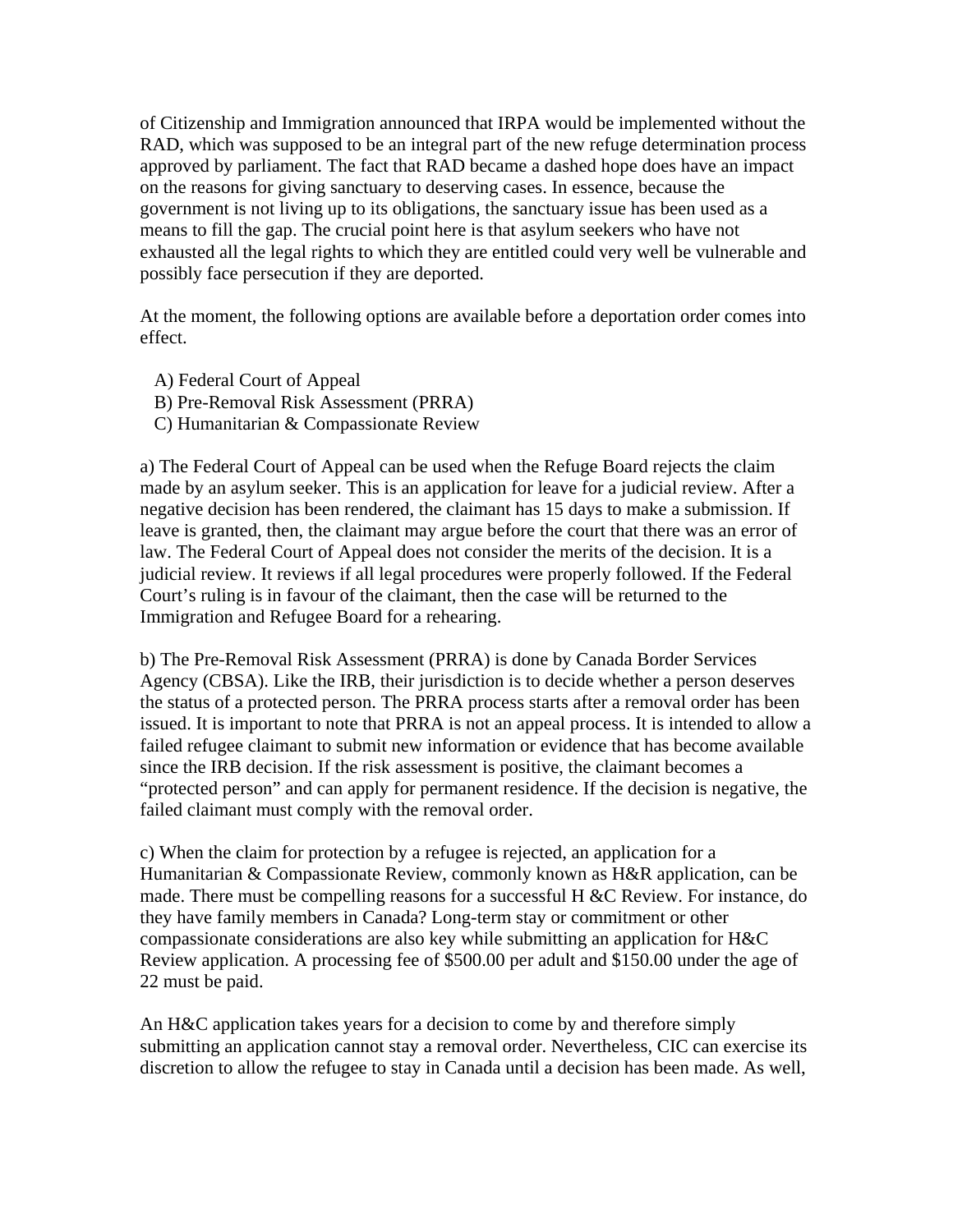it is important to know that the success rate of an H&C application is quite low, barely over 2%.

### **8. The implications of offering a sanctuary.**

Receiving sanctuary in a church is the last resort taken by a refugee before a deportation order comes into effect. At this stage, all the legal options which are mentioned above have already been exhausted.

When a church receives a request for sanctuary from a refugee who is under a deportation order, the following considerations must be taken into account before a decision is made.

- a) The first step is to have a meeting with the refugee in order to have a thorough knowledge of the case. It is very important for the church to have an adequate knowledge of the history of the case. If the refugee has a lawyer, it is advisable to speak with the lawyer as well. The refugee has to be open, truthful and transparent with the congregation.
- b) Although, according to customary law, a church compound enjoys immunity from any enforcement actions, one has to realize that it is also illegal, according to IRPA, to knowingly induce, aid, abet or counsel anyone to contravene the provisions of IRPA and the criminal code. The penalty if convicted of aiding, abetting or counseling an individual not to comply with a removal order is up to two years imprisonment, a fine of up to \$50,000 or both. Between 1983 and 2003, there were 36 cases of sanctuary in Canada. In 2006 and 2007 there are 5 cases of active sanctuary cases in Roman Catholic churches and in an Evangelical Lutheran Church in Canada. However, one finds comfort with the fact that offering a sanctuary has never been a legal issue. No charges have been laid now or in the past, against a church, or a church official under IRPA or the Criminal Code for providing sanctuary.
- c) There are moral and ethical reasons that justify a decision to offer a sanctuary to a refugee facing deportation. Essentially, it is done in order to avoid the further persecution (arrest and /or murder) of the refugee if and when the deportation order is implemented. In that regard, it is important for the church to have a good knowledge of the human rights situation of the country of origin of the refugee. If possible, an independent verification must be done to prove that the persecution is possible. There are organizations, like Amnesty International, Human Rights Watch, UNHCR , etc., who provide information on human rights situations in various countries.
- d) It is important to understand that a sanctuary situation for a refugee could take an indefinite period of time. Is the refugee ready to be in a situation of voluntary confinement indefinitely? In addition, offering sanctuary has financial implications for an unlimited time. There are expenses for food,